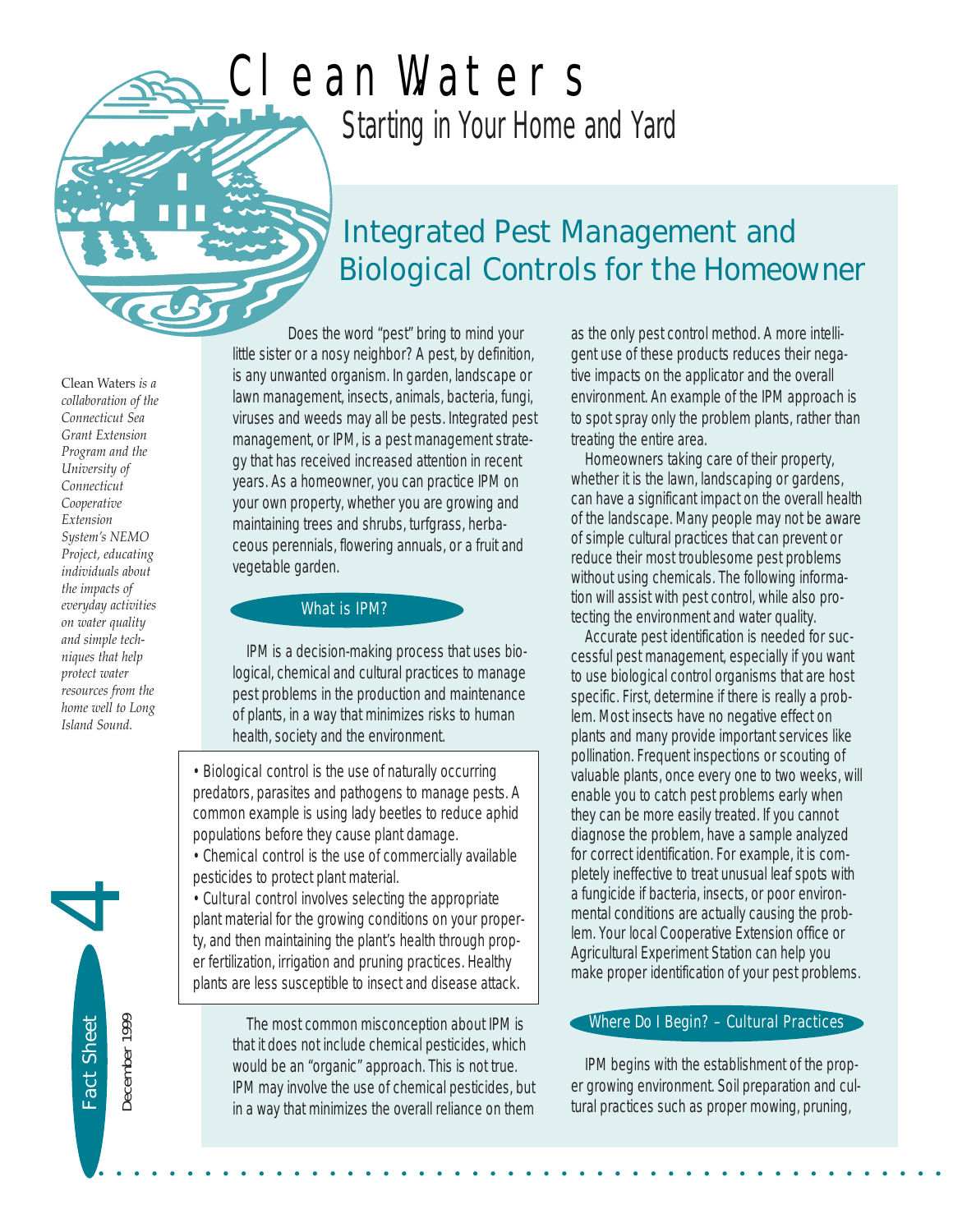fertilization and irrigation are extremely important to plant health. If a plant is not in the correct growing conditions (improper soil, too much or



too little moisture, and excessive or inadequate sunlight), it will be prone to problems. Also, try not to wound plants unnecessarily. Mow and prune correctly and avoid mower and other mechanical injury to healthy trees and shrubs. It is also necessary to recognize the fact that plants, like other living organisms, age. Plants that are old and

dying, or stressed, are more susceptible to pest problems.

Do not allow pests to become established. Purchase plant material that is free of disease or insect problems. You may never have a problem with certain insects if you do not introduce them into your landscape. Given the opportunity, use pest-resistant plant varieties to reduce pesticide usage in your landscape.

Proper sanitation will help prevent many pest problems. Many pests survive the winter among weeds or in plant debris. Remove weeds and any decaying plant material. If possible, when a plant has died due to a pest problem, replace it with a pest-resistant variety of the same species or with a different species to prevent repeating the problem. Exclusion barriers, such as plastic netting for birds and Japanese beetles, or plastic or woven landscape fabric for weeds, can also prevent or reduce pest damage. Soil solarization, the practice of covering soil with clear plastic to raise the soil temperature for two to three weeks, will kill many weed seeds.

#### Calling in Reinforcements – Biological Controls

Landscapes and gardens have natural populations of helpful organisms at work. These "workers" are the beneficial predators, parasites and pathogens that naturally target pest organisms in the environment. Beneficial organisms include a wide assortment of organisms such as: bacterial and/or fungal diseases; spiders; mites; centipedes; nematodes; various lady beetles; ground beetles; rove beetles; lacewings; predacious bugs (minute pirate bugs, big-eyed bugs, damsel bugs, stink bugs); and numerous parasitic wasps. Most pest management practices are designed to manage against the pests; instead, manage for beneficial organisms that are already providing valuable pest control.

Why is biological control important? The preservation and use of common beneficial organisms ensures that the natural ecological balance is maintained and promotes a safe home landscape by reducing pesticide use. The misuse of pesticides can impact directly on beneficial organism/pest interactions. Pesticide resistance develops in pest organisms that were once killed by a specific application of pesticide and through genetic evolution can now survive the application. Increased rates of application may not provide greater control either, making a once reliable pest control weapon useless. Pest resurgence occurs when natural biological control organisms are reduced by broadspectrum pesticides, either by one that persists in the environment for long periods of time or by numerous applications of chemicals with short residual times, to a level where they can no longer keep the pests in balance. This causes an increase in the pest populations.

A disruption of natural enemies can also lead to secondary pest outbreaks. Pesticides reduce the natural enemy populations and a pest insect, that was not causing the original problem, increases in population to a damaging level. Pesticides also affect non-target organisms such as wildlife, pets and humans.

One method of biological control is augmentation. This practice involves the purchase and release of beneficial organisms, usually insects, into the infested area. In order for this practice to be effective, the correct organism must be purchased and released at the appropriate time. Many beneficial insects choose specific hosts or prey as food sources. Anyone considering this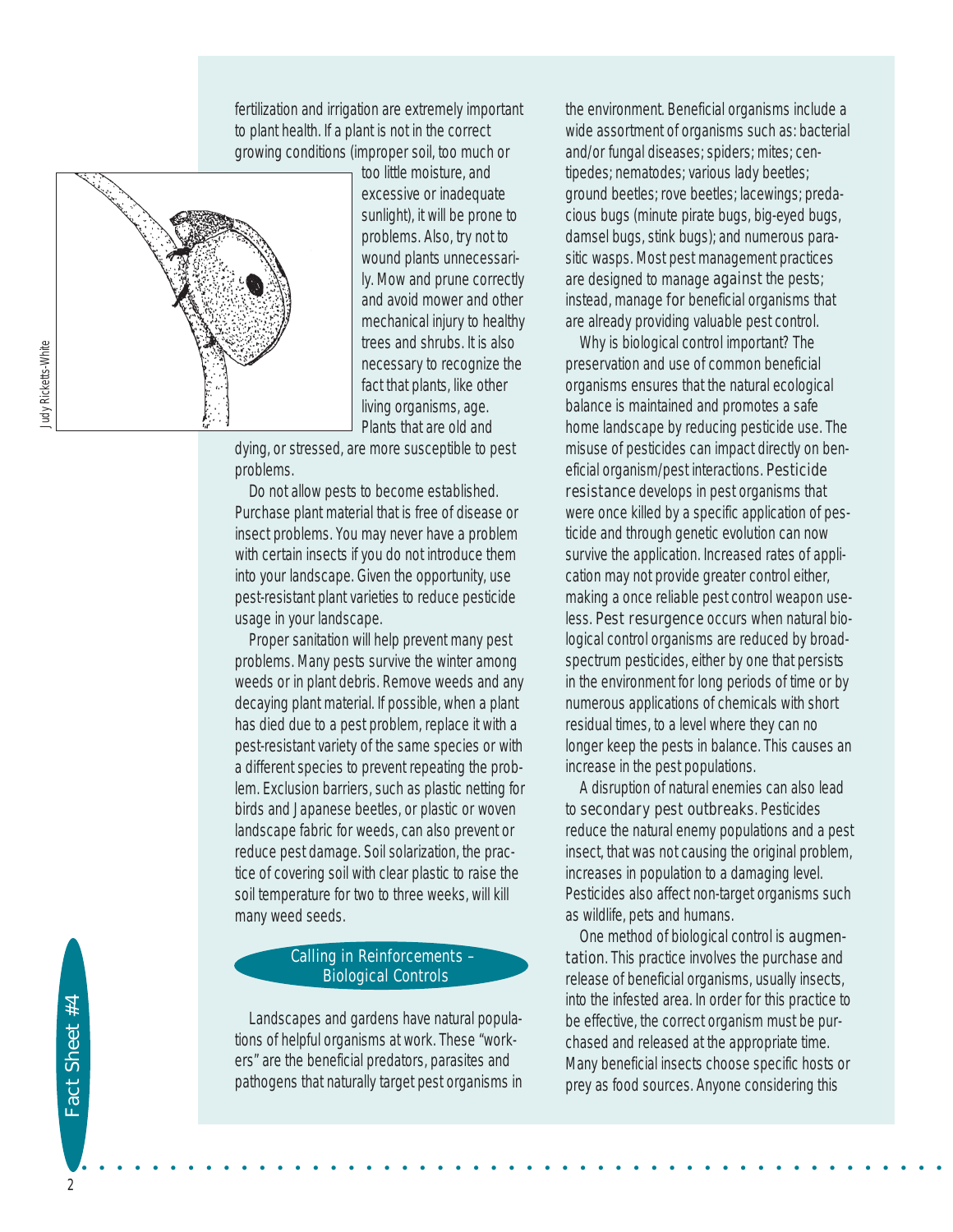tactic must have the knowledge to select the proper beneficial insects.

Conservation of natural enemies present in the environment is the easiest and most cost-effective method of biological control available for gardeners. Conservation involves changing and improving management practices to either reduce harmful effects on beneficial organisms or to improve the environment to increase their populations. Reducing pesticide impacts would be the first and most important change to conserve natural enemies. Many insecticides and some fungicides directly affect natural controls by killing them at the time of application. Others have long residual activity and harm beneficial organisms that later move into the treated area. Pesticides can also indirectly harm beneficial organisms by causing lengthened development time of the immature stages, reduced prey consumption, reduced reproductive capability, and repellency, where beneficial organisms are driven away from the treated plants by the chemical pesticide. An easy and colorful method of promoting beneficial insects is to grow a wide variety of plant materials in the home landscape or garden. An herbaceous perennial border, with a variety of species that flower at different times during the growing season, will provide alternate food sources (i.e. pollen) for some beneficial insects when there are no prey insects available.

#### The Last Resort: Chemical Pesticides

If you have a pest problem serious enough to require the use of a chemical pesticide, check the product label to be sure both the plant and pest are listed. Read The Entire Label Carefully and, above all, Follow The Directions Exactly. Remember that The Label Is The Law, literally, for pesticide application. By using higher application rates than the directions call for, you will only waste money and risk contaminating the environment without eliminating any more of the pests.

The following recommendations can reduce pesticide impacts.

- Use the fewest number of applications possible, and use only when necessary.
- When possible, use insecticidal soap or

horticultural oil rather than a longer residual synthetic insecticide.

- If synthetic insecticide is to be used, try to use one with a short residual activity.
- Use granular formulations or systemics (which

are absorbed into the plant through the roots or leaf surfaces) instead of long-lasting foliar sprays.

• If possible, time pesticide applications for when natural enemy populations will not be harmed, such as during pupation or

when they are on another host plant.

• Use reduced rates whenever possible and treat only infested plants, not entire areas. When selecting and using chemical pesticides, keep in mind that low toxicity does NOT mean non-poisonous! It means that these pesticides pose the least environmental risk, as they tend to break down rapidly into non-toxic components when exposed to air, high temperatures, and sunlight.

#### Reference List

• • • • • • • • • • • • • • • • • • • • • • • • • • • • • • • • • • • • • • • • • • • • • • • • •

- Adams, R. 1994. *Integrated Pest Management for Insects and Related Pests on Ornamental Plants: A guide for arborists and groundskeepers*. University of Connecticut Cooperative Extension System.
- Casagrande, R, B. Maynard, R. Clark, S. Gordon, K. Lagerquist, W. Green, and A. Simeoni, Jr. 1995. *Sustainable Trees and Shrubs for Southern New England*. University of Rhode Island Cooperative Extension.
- Kerbow, Dawn. 1994. *Pesticide Alternatives for the Homeowner*. University of Connecticut Cooperative Extension System.
- Klass, C. and D. Karasevicz. 1998. *Pest Management Around the Home, Parts I & II*. Cornell Cooperative Extension. Miscellaneous Bulletin S74.
- Olkowski, W., S. Daar and H. Olkowski. 1991. *Common-Sense Pest Control: Least-toxic solutions for your home, garden, pets and community*. The Taunton Press, Newtown CT.
- Raupp, M., R. Van Diesche and J. Davidson. 1993. *Biological Controls of Insect and Mite Pests of Woody Landscape Plants: Concepts, agents and methods*. University of Maryland Cooperative Extension Service.